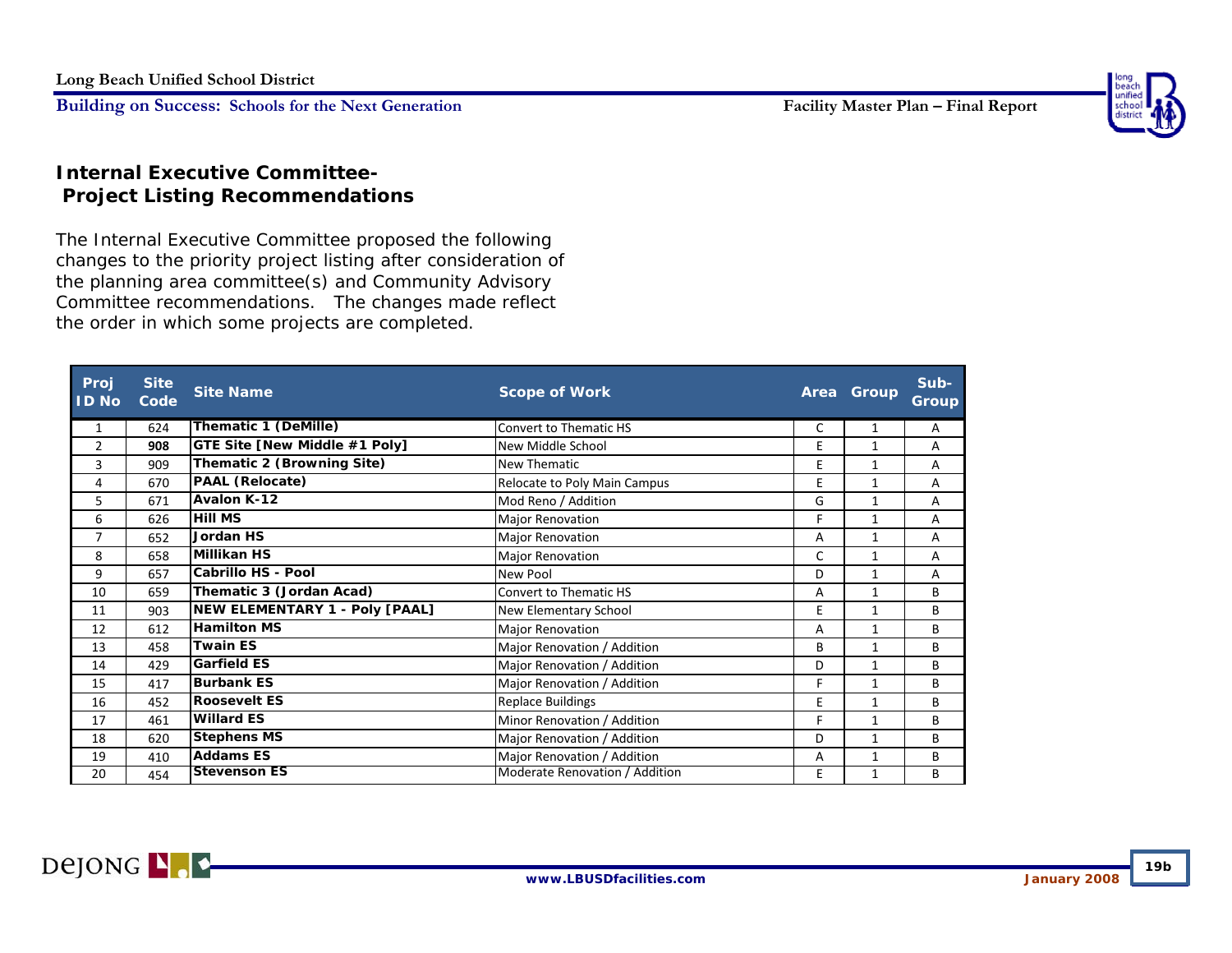

| Proj<br><b>ID No</b> | <b>Site</b><br>Code | <b>Site Name</b>                 | <b>Scope of Work</b>           |              | Area Group     | Sub-<br><b>Group</b> |
|----------------------|---------------------|----------------------------------|--------------------------------|--------------|----------------|----------------------|
| 21                   | 464                 | <b>Hudson K-8</b>                | Major Renovation / Addition    | D            | $\mathbf{1}$   | B                    |
| 22                   | 434                 | <b>Holmes ES</b>                 | Major Renovation / Addition    | B            | 1              | В                    |
| 23                   | 419                 | <b>Burnett ES</b>                | Major Renovation / Addition    | E            | $\mathbf{1}$   | В                    |
| 24                   | 432                 | <b>Harte ES</b>                  | Moderate Renovation / Addition | А            | $\mathbf{1}$   | B                    |
| 25                   | 451                 | <b>Riley ES</b>                  | Major Renovation / Addition    | B            | $\mathbf{1}$   | B                    |
| 26                   | 915                 | Reid                             | New Alternative School         | $\mathsf{C}$ | $\mathbf{1}$   | B                    |
| 27                   | 435                 | <b>Keller ES</b>                 | <b>Major Renovation</b>        | $\mathsf{C}$ | $\mathbf{1}$   | B                    |
| 28                   | 457                 | Thematic 4 (TBD)                 | <b>New Thematic</b>            | F            | $\mathbf{1}$   | B                    |
| 29                   | 455                 | <b>Lindsey MS (Sutter MS)</b>    | Major Renovation / Addition    | А            | $\mathbf{1}$   | В                    |
| 30                   | <b>TBD</b>          | <b>New Alternative School</b>    | <b>New Alternative School</b>  | <b>TBD</b>   | $\mathbf{1}$   | В                    |
| 31                   | 615                 | <b>Bancroft MS</b>               | <b>Major Renovation</b>        | B            | $\mathbf{1}$   | C                    |
| 32                   | 617                 | <b>Marshall MS</b>               | <b>Major Renovation</b>        | $\mathsf{C}$ | $\mathbf{1}$   | $\mathsf{C}$         |
| 33                   | 421                 | <b>Carver ES</b>                 | <b>Moderate Renovation</b>     | $\mathsf{C}$ | $\mathbf{1}$   | $\mathsf{C}$         |
| 34                   | 457                 | Tucker ES                        | <b>Major Renovation</b>        | F            | $\mathbf{1}$   |                      |
| 35                   | 918                 | <b>Hi Hill Outdoor Ed Center</b> | <b>Major Renovation</b>        | A            | $\mathbf{1}$   |                      |
| 36                   | 902                 | <b>NEW ELEMENTARY 1 - Jordan</b> | New Elementary School          | Α            | 2              |                      |
| 37                   | 414                 | <b>Bixby ES</b>                  | <b>Moderate Renovation</b>     | F            | $\overline{2}$ |                      |
| 38                   | 416                 | <b>Buffum ES</b>                 | <b>Moderate Renovation</b>     | F            | $\overline{2}$ |                      |
| 39                   | 681                 | Renaissance                      | <b>Moderate Renovation</b>     | E            | $\overline{2}$ |                      |
| 40                   | 459                 | <b>Webster ES</b>                | Major Renovation / Addition    | D            | $\overline{2}$ |                      |
| 41                   | 448                 | Muir K-8                         | Major Renovation / Addition    | D            | $\overline{2}$ |                      |
| 42                   | 436                 | <b>King ES</b>                   | Moderate Renovation / Addition | Α            | $\overline{2}$ |                      |
| 43                   | 450                 | <b>Prisk ES</b>                  | Minor Renovation / Addition    | $\mathsf{C}$ | $\overline{2}$ |                      |
| 44                   | 443                 | <b>MacArthur ES</b>              | Major Renovation               | B            | $\overline{2}$ |                      |
| 45                   | 465                 | Newcomb K-8                      | Major Renovation / Addition    | $\mathsf{C}$ | $\overline{2}$ |                      |
| 46                   | 446                 | <b>McKinley ES</b>               | Major Renovation / Addition    | Α            | $\overline{2}$ |                      |
| 47                   | 430                 | <b>Gompers ES</b>                | Major Renovation / Addition    | B            | $\overline{2}$ |                      |
| 48                   | 453                 | <b>Signal Hill ES</b>            | Major Renovation / Addition    | E            | $\overline{2}$ |                      |
| 49                   | 614                 | <b>Jefferson MS</b>              | <b>Major Renovation</b>        | F            | $\overline{2}$ |                      |
| 50                   | 440                 | <b>Longfellow ES</b>             | Major Renovation / Addition    | E            | $\overline{2}$ |                      |

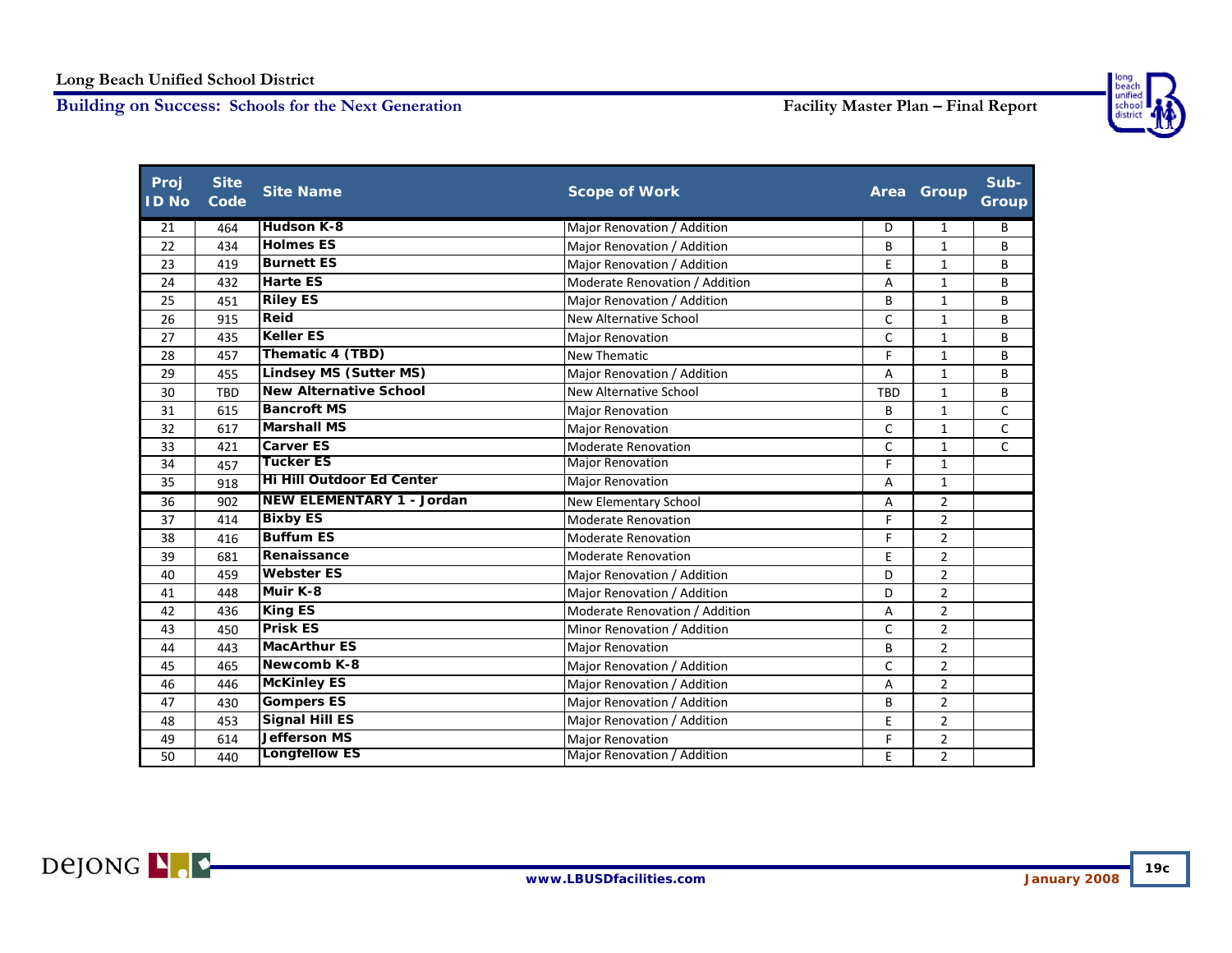

| Proj<br><b>ID No</b> | <b>Site</b><br>Code | <b>Site Name</b>              | <b>Scope of Work</b>                         |              | Area Group     | Sub-<br><b>Group</b> |
|----------------------|---------------------|-------------------------------|----------------------------------------------|--------------|----------------|----------------------|
| 51                   | 431                 | <b>Grant ES</b>               | Moderate Renovation / Addition               | Α            | 2              |                      |
| 52                   | 418                 | <b>Burcham K-8</b>            | Moderate Renovation / Addition               | C            | $\overline{2}$ |                      |
| 53                   | 447                 | <b>Monroe K-8</b>             | Major Renovation / Addition                  | B            | $\overline{2}$ |                      |
| 54                   | 420                 | <b>Burroughs ES</b>           | <b>Major Renovation</b>                      | E            | $\overline{2}$ |                      |
| 55                   | 412                 | <b>Barton ES</b>              | Major Renovation / Addition                  | A            | $\overline{2}$ |                      |
| 56                   | 428                 | <b>Gant ES</b>                | Major Renovation / Addition                  | F            | $\overline{2}$ |                      |
| 57                   | 413                 | <b>Birney ES</b>              | Moderate Renovation / Addition               | E            | $\overline{2}$ |                      |
| 58                   | 442                 | <b>Lowell ES</b>              | Moderate Renovation / Addition               | F            | $\overline{2}$ |                      |
| 59                   | 613                 | <b>Hughes MS</b>              | Moderate Renovation / Addition               | E            | $\overline{2}$ |                      |
| 60                   | 415                 | <b>Bryant ES</b>              | <b>Major Renovation</b>                      | F            | $\overline{2}$ |                      |
| 61                   | 463                 | <b>Tincher K-8</b>            | Moderate Renovation / Addition               | F            | $\overline{2}$ |                      |
| 62                   | 904                 | <b>NEW ELEMENTARY 2- Poly</b> | New Elementary School                        | E            | $\overline{2}$ |                      |
| 63                   | 460                 | <b>Whittier ES</b>            | Moderate Renovation / Addition               | E            | $\overline{2}$ |                      |
| 64                   | 441                 | <b>Los Cerritos ES</b>        | Moderate Renovation / Addition               | E            | $\overline{2}$ |                      |
| 65                   | 439                 | <b>Lincoln ES</b>             | <b>Minor Renovation</b>                      | E            | $\overline{2}$ |                      |
| 66                   | 906                 | <b>NEW MIDDLE 2 - Poly</b>    | New Middle School                            | E            | $\overline{2}$ |                      |
| 67                   | TBD                 | Thematic 5 (TBD)              | Assess need for addtl Thematic every 5 years | <b>TBD</b>   | $\overline{2}$ |                      |
| 68                   | <b>TBD</b>          | Thematic 6 (TBD)              | Assess need for addtl Thematic every 5 years | <b>TBD</b>   | $\overline{2}$ |                      |
| 69                   | 437                 | <b>Lafayette ES</b>           | Moderate Renovation / Addition               | D            | 3              |                      |
| 70                   | 423                 | <b>Cubberley K-8</b>          | Moderate Renovation / Addition               | $\mathsf{C}$ | 3              |                      |
| 71                   | 424                 | <b>Edison ES</b>              | <b>Moderate Renovation</b>                   | D            | 3              |                      |
| 72                   | 625                 | <b>Hoover MS</b>              | Moderate Renovation / Addition               | B            | 3              |                      |
| 73                   | 622                 | <b>Washington MS</b>          | <b>Moderate Renovation</b>                   | D            | 3              |                      |
| 74                   | 444                 | <b>Madison ES</b>             | Moderate Renovation / Addition               | B            | 3              |                      |
| 75                   | 653                 | <b>Lakewood HS</b>            | <b>Moderate Renovation</b>                   | B            | 3              |                      |
| 76                   | 619                 | <b>Stanford MS</b>            | <b>Moderate Renovation</b>                   | C            | $\overline{3}$ |                      |
| 77                   | 654                 | <b>Polytechnic HS</b>         | <b>Minor Renovation</b>                      | E            | 3              |                      |
| 78                   | 433                 | <b>Henry ES</b>               | <b>Moderate Renovation</b>                   | B            | 3              |                      |
| 79                   | 425                 | <b>Emerson ES</b>             | Component Imprymts / Possible Addtn          | C            | 3              |                      |